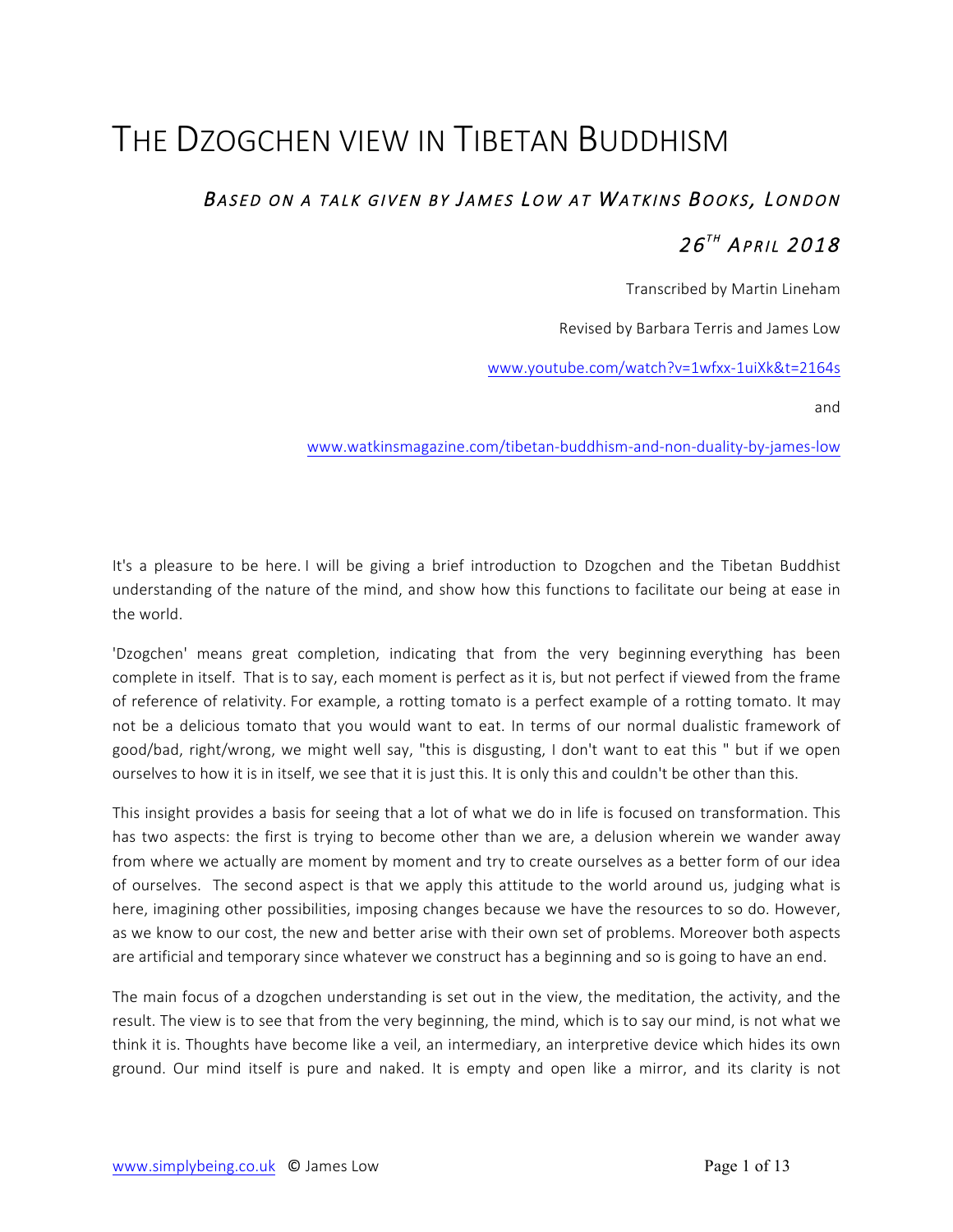improved by the veil of dualistic concepts. Although these concepts are not other than clarity itself they appear to veil it due to our unawareness of our own mind as it is.

In a mirror many different reflections arise. The reflections can be beautiful, they can be ugly, they can seem to last some time, they can be evanescent. But whatever the quality of the reflection, the mirror is not damaged or touched. Take for example the wing-view mirror in a car - as you drive along the road it is showing reflection after reflection after reflection. It is the very openness and emptiness of the mirror that facilitates this flow of images. A painting isn't like that; a plate with food on it isn't like that either. The painting limits the potential of the canvas just as our fixation on the seeming inherent value of our specific thoughts blinds us to the infinite potential of our mind.

When we have something, it seems to be its shape, qualities and so on; it seems to have self-substance. It exists, and its name, coming after the 'fact' of its existence, seems to merely acknowledge that existence. This seeming self-existence of the entity, which could be oneself, other beings, trees, teacups and everything else, lets it take up a position in relation to other things. This leads us to relativising, saying that this is better than that, this is older than that, this is newer than that. We do this because we are grasping at phenomena as if they possess their own individual identity. When all these things seem to exist in and of themselves we are pulled into comparing and contrasting, and then into adopting or rejecting, in order not to be overwhelmed by the amount of stuff we encounter and in order to bring some kind of definition to our ever-changing experience of ourself. However when we see that the mind is pure and free of any defining essence or substance of its own we are released from the delusion of attributing real existence to it. Our mind is open and empty in itself yet its play or movement or energy gives rise to the multiplicity of experiences that occur. They are the radiance of our mind, illusory forms devoid of self-substance yet manifestly here. Our mind is empty, shining and ever-changing. This nonduality of unborn openness and ceaseless display is the ground of our primordial freedom.

Dzogchen is in harmony with the buddhist teaching of the middle way in being neither eternalist, since we cannot find any fixed substances that endure through time, nor annihilationist according to which belief things, beings and actions vanish forever without trace. Dzogchen points to open empty awareness revealing patterns of energy in ever-shifting display.

Our life manifests as the immediacy of experience. Who is the experiencer? Normally we would say, "This is me. I exist and I seem to exist inside this body; this is my home. I look out through my sense organs and have many different experiences." The starting point for this would be, "I am someone, and being someone I am always somewhere, always concerned about something. Moreover you are other than me." With this belief we take our world to be located in particular positionings and the phenomena we encounter to have various periods of duration. Some seem to last a long time, some don't last so long. While we are formulating this 'wonderful' analysis, making sense of what is going on, what we often don't recognize is that we are telling ourselves a story. We are inventing what we seem to be perceiving.

We start with the assumption, "I am inside me and you are outside me. You exist and you have your history, you were born in a particular place, and your parents were like this, you went to this kind of school..." and so on. This edifice of the identities of myself and other people is actually a construct,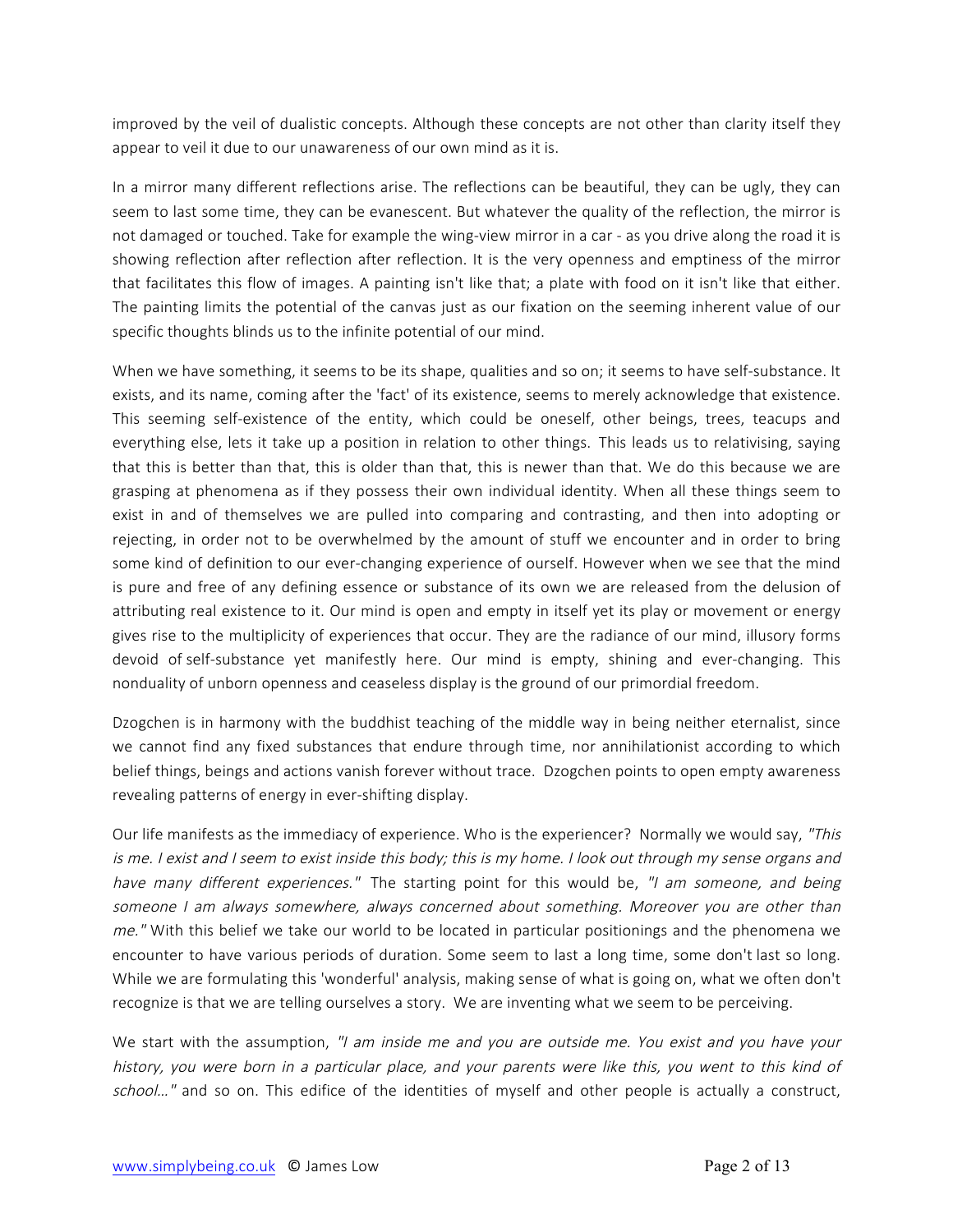gradually built up layer upon layer, year upon year. On a general level we know this to be true. We know that we are not who we once were, that our parents die, that our children grow up and leave – yet somehow we maintain the fantasy of the reliability and predictability of ourselves and everything around us. Due to disregarding the fact of moment by moment change we are shocked by the seemingly intrusive crises of climate change, wars, famines and so on.

What is the ground that these beliefs and interpretations are standing on? If our 'self' existed as a true substance, it would have a reliability. But, as we know very well, we are fundamentally unreliable. We are labile, our mood is changing all the time. We are happy, we're sad, we're enthusiastic, we're bored. There are a lot of fluctuations going on. This is the actuality, the phenomenal experience as it emerges. Yet we blind ourselves to it because we want to maintain the illusion that 'I exist in a predictable way' and 'you exist in a predictable way'. For if I know who you are and you know who I am, we can start to choreograph our encounters. We spend a lot of our lives constructing these patterns. Yet they are contrived and highly edited. Such activity requires a huge capacity for selective attention, for taking up those factors which confirm my own structure of belief and rejecting those factors that might undermine it. However all this effort is unnecessary!

The openness of the mind has no content of its own. It is the basis, the source, the ground of all that occurs. It is nothing you can grasp hold of, yet is infinitely fecund, always generating new phenomena. These appearances arise in the space of awareness, like clouds or rainbows emerging in the sky. They present, they appear, but if you try to grasp them and hold on to them, you find that all you've got is a concept. The actuality of what displays itself through the senses is ungraspable. When you want to take hold of it you may say something like, "Oh, this orange is more red than that other orange which is more yellow." Whatever discriminations we make about sounds, colors, tastes, and so on are all on the basis of comparing and contrasting. You can only compare and contrast things if they are taken to be separate entities. Yet if we are looking clearly, unwaveringly, we come to see that this seeming thingness of these things is in fact a construct of our own mental activity. Our mind is seduced and confused by its own creativity. Instead of simply enjoying this magic display we take it to be real, merging in identification with the 'subject' aspect and ceaselessly selecting from amongst the seeming 'object' aspect.

Once we start to truly see by viewing with the view transmitted through the lineage, the view shared by all the buddhas, we see that our mind, which is the ground, the sphere, the environment within which everything is emerging, can in its emptiness only give rise to empty ungraspable phenomena. This is the basic non-duality of appearance and emptiness. When we recognize and are fully present in and as this undeceiving revelation we are the non-duality of awareness and emptiness, revealing the non-duality of clarity and emptiness, and manifesting moment by moment as the non-duality of appearance and emptiness.

This is not theory, not something abstract. It is the concrete unchanging actuality of our presence. It is not far away, not something to aim for but is always already present right here where we always actually are. If you look now, we are here in this bookshop. The space is not large yet as we look around many many things appear. They appear instantly, almost magically, altogether in an undivided field. But when our mental habits of conceptualisation start to work we instantly build up images of what is 'out there'. We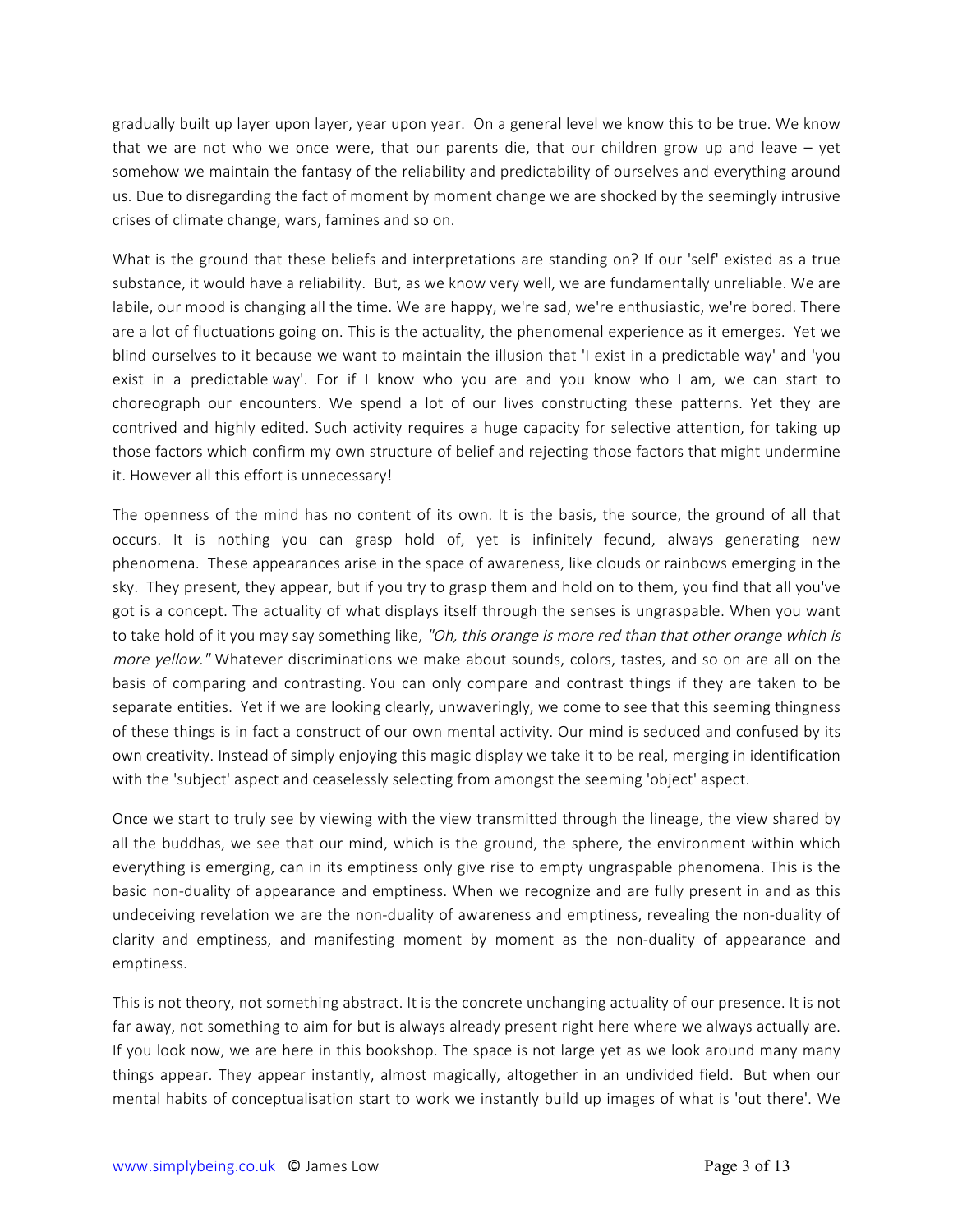might say, "The books on these shelves are concerned with Indian Philosophy, whereas the books on the shelves below are concerned with Myths and Legends." The books have titles on their spines and you can see that they have all been carefully grouped by content so that you know what is where. We do this by relying on signs which seem redolent with true meaning. By understanding language, by having a sense of the semantic web within which we are operating, we can allocate different meanings and values. If someone who was interested in yoga were to come into this bookshop they could go to where the sign says Yoga. Someone without interest in yoga would not go there.

For each of us it is through selectivity that we become an individual person. We take on our particular patterns of shaping by being interested in particular aspects of the world. If we were interested in everything, we would rapidly become overwhelmed because our sense of our identity has a restricted capacity. I am like this because I am not like that –– and by excluding 'that' from 'this', 'this' is unable to include 'that' without ceasing to be 'this'.

The very fact of our seemingly infinite range of choices within a consumerist society makes it difficult to be present with our own basic openness. Once you start to see the world not as open and radiant with appearance as inseparable from the spacious ground, you're stuck with stuff. Then you have to spend your whole life sifting and sorting stuff –– which in its actuality is merely fleeting appearance. For the ego self there is an awful lot of stuff. It's everywhere, it's overwhelming.

Due to this, in order to keep ourselves sane, we tend to blank out a lot of what is happening. When we walk along the streets of London there are so many people, so much noise, chaos, people walking without looking where they are going. So we switch on our music machine, put in our earphones, and zone out. This is a way of protecting the shape of ourself when we experience ourself moving in a world of other shapes. "I've got to hang on to the sense that I'm me and that I know who I am." Or at least I can insist that I am the one to tell the many stories about me and through this maintain a sense of agency. I can generate different versions of me being who I am and these versions are consoling even if they are not happy stories for they confirm that I am me and that I exist in a knowable way. By being able to share some kind of story with you that is comprehensible — which I hope I'm doing at this moment — then you are being confirmed to me as someone who can participate in the world of my stories. This is where we meet and find ourselves: in stories. We are communicative beings. The beauty of this is that it can create a sense of intimacy, an absence of loneliness. However there is a price to pay since this method of selfidentity and communication hides the actuality of the living luminosity of self and other.

### HOW WE MANIFEST IN THE WORLD. THREE ASPECTS

From the point of view of dzogchen, there are three aspects to how we actually are. The first is nonmanifest. It is the openness of the mind, the emptiness of the mind. The basic presence of our open awareness is not something we can find. It is not something we possess. It is how we truly are, the ungraspable ever-present ground of our being here. Open and empty, it is also infinite potential as the basis for the second aspect, the display of everything that occurs. This open display is not selected or edited; it is the clarity of the immediacy of the field of experience. For example, you came down the stairs into this room. There are people here, many shapes and many things happening all at once. You don't have to build up an image of what is here; it's comes all at once. This is the instant clarity of the mind, the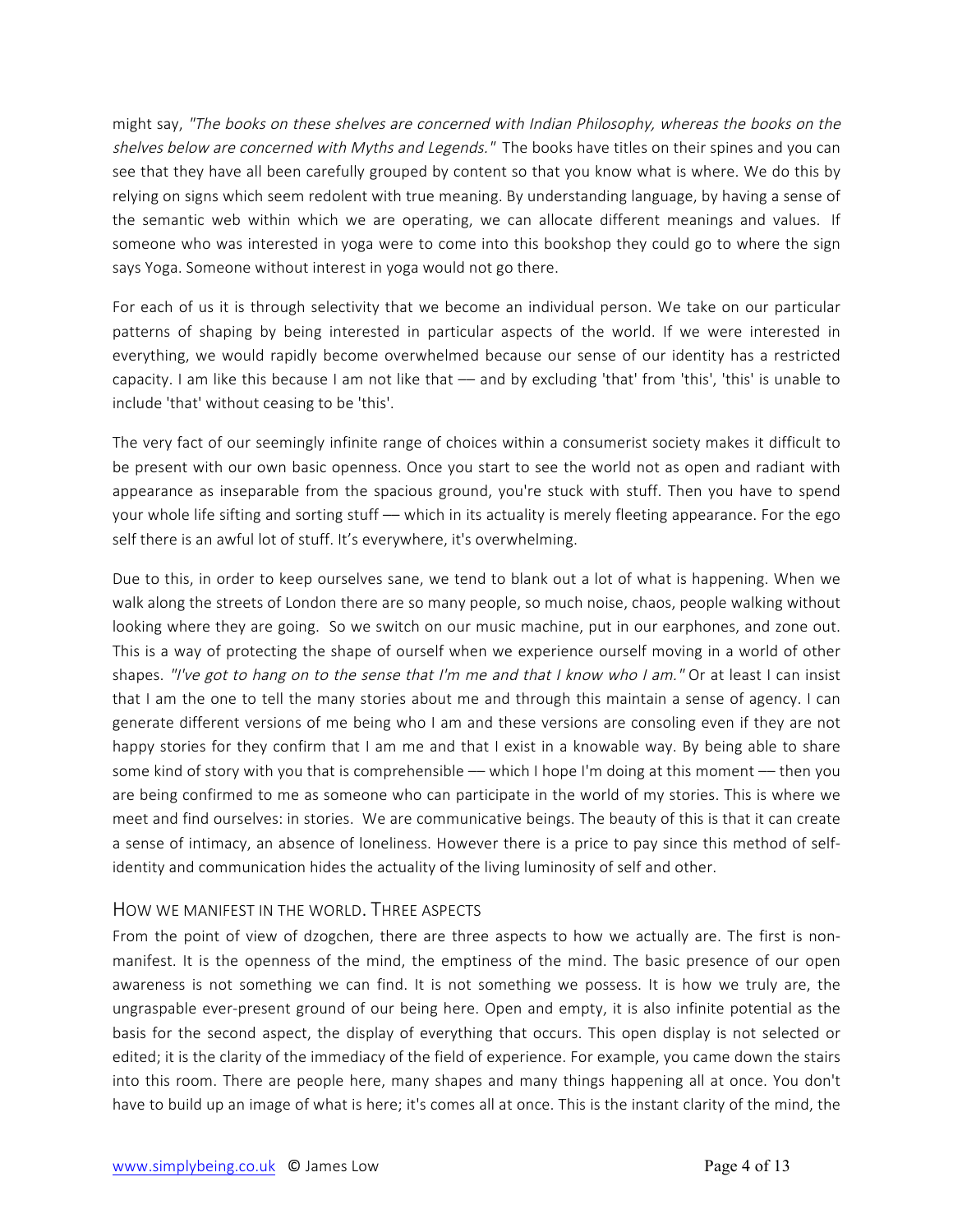revelation of the display of the infinite potential of our basic openness. Within this radiant field we emerge as the third aspect, the unique specificity of ourselves moment by moment. Each moment is unique. I never repeat myself. I am not an enduring thing. In the immediacy of presence every moment is fresh. I am this blossoming moment, just this. And then just this. Each moment is complete, each empty of inherent existence, each the energy of the buddha. The richness of appearance does not need to be ordered or homogenised by concepts. Clarity is intrinsic to this infinite display and so we remain relaxed and present. When these three aspects of openness clarity and specificity are uncovered there is bright presence free of reliance on concepts.

However, although everything is available freshly each instant, we don't know 'what it is' as a 'thing' until we start processing it by applying our conceptual apparatus to identify entities. Awareness has no need of this conceptual construction. It is instant clarity, instant illuminating presence. However our habitual ego self arises with unawareness and lacks clarity. It must struggle to create meaning and relies on conceptual knowledge to do this. We developed this by engaging in comparing and contrasting, liking and not liking, saying this person is tall, this person has long hair and so on. In this activity, it usually feels to us that we are simply perceiving what is actually here. The stuff, the items that we take to be here, are perceived according to the way we have learned to perceive them according to our current mode of embodiment. We take that perception to be an accurate account of what is here as it is. Then, based on this, we develop our own opinions about these seemingly self-existing items. They seem to be things which exist in and of themselves and so seem to be inherently separate from us.

But is this really the case? What is emerging, in its emptiness, is ungraspable. There's nothing to get hold of, nothing to build on. It is immediately present and immediately dissolving. So when I see something as strongly real, or as strongly established in itself, this is because I have imputed to it an internal essence, an internal ground or self-definition. It becomes isolated from the field of revelation. And this individualized entity, whether it's a chair, or a book, or a person, is something which, in its shaped-ness, I can apprehend. By taking hold of it, the very act of grasping gives me a sense of power: "I know what I'm doing. I know where I am. I can manage my life." When these things seem to exist we can move them around in different patterns. This is our freedom and our power. The consistency of these patterns, and the fact that the patterns that I generate are generally accessible to, and understandable by, other people, allows us to live in this great *folie à deux*, or rather mass folie. We are all trapped in our imagination of truly existing entities.

As we well know, through encountering changes in politics, changes in the economy, changes in our body over time, changes in life experience, we invent and reinvent ourselves in an attempt to maintain the continuity of ourselves. We seek to find, or at least to establish within the ceaseless flow of change, some aspects which we can safely call 'I, me, myself'. We insist again and again that we truly are who we take ourselves to be – I am this definition, this memory, this idea. I know who I am by believing in the stories I can tell about myself. Of course I tell different people different versions of my story, or even quite different stories according to their age, gender, role in my life. I seek approval and form my stories for this person in this situation accordingly. But where is the enduring essence in all this activity? In constructing myself I betray my hope of revealing 'the true me'. Constructs are adventitious not intrinsic, and due to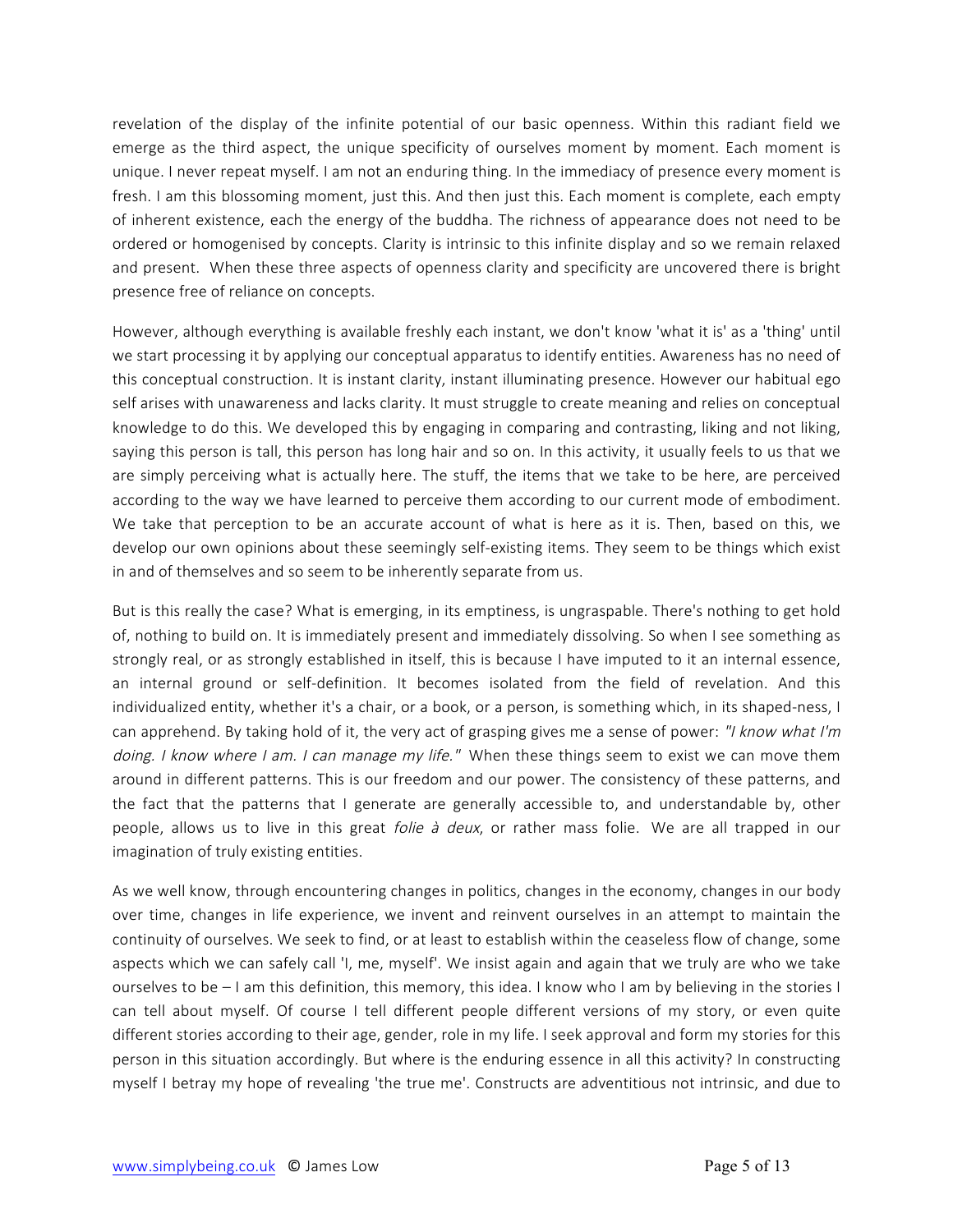this they cannot illuminate the intrinsic. This is the heart of the problem – a problem that no amount of further conceptual elaboration can solve.

When you are a child you encounter the sometimes annoying fact that your parents are trying to invent you. They've got some idea in their head about who you really are and they try to massage that into you so that you will become the person that they think you are. That starts to wash off as the years go by and we find that, instead of relying on other people to tell us who we are and internalizing that meaning, we can actually produce our own meaning. We imagine the world differently, on what we take to be our 'own terms'.

Is this imagination imagining a mere commentary on what is there, or does it reveal something more fundamental? Are we imagining what is here? When we closely examine the actuality of our experience, and let it reveal itself to us, we see that we imagine the seeming essence, the noun, and we imagine the qualities, the adverbs and adjectives. A noun is generally taken to stand for, to represent, to accurately name, something that is there, something existing as itself. This 'thing itself' is then able to carry the qualities that are ascribed to it. Ah, now we know where we are! This is this and that is that. Our belief in our culturally shared assumptions disguises the fact that we ourselves are reifying emergent transient appearances into 'real' entities. This is the fruit of our mental activity. This is our basic invention, our imagination. This is the engine that maintains our delusion, our self-deception.

So we say, "This is an apple. It's a delicious apple."

- –– Where is the apple?
- –– Well, it's here.
- –– But where is it?
- –– It's on a plate.
- –– How did it get on a plate?
- –– Well, it came in a bag.
- –– Where did that come from?
- –– From the shop. And it came from the supplier, and it came from the tree which came from the seed...

The apple is always somewhere; you never find an apple by itself. That's impossible. All things, forms, appearance arise dependently in connectivity. There are no individual items that are not actually dependent on and embedded in a shifting matrix of supportive factors.

We also are always somewhere. At the moment we are here in this bookshop. At half past seven we'll be out the door and in the street and our paths will separate. We will go in different directions yet each of us will always be somewhere. That is to say, the self and its environment are inseparable. Subject and object are inseparable for they share the same field of emergence.

This points to another quality of nonduality: we deceive ourselves when we privilege ourselves as internally defined, and project onto external phenomena our belief in their truly existing internal essence. Nonduality is not a policeman – you are quite free to be deluded in your fantasy of duality even while never straying from the actuality of non-duality. We don't understand or open ourselves to the illusory nature of phenomena. We seek solidity within the ceaseless movement of the events that constitute our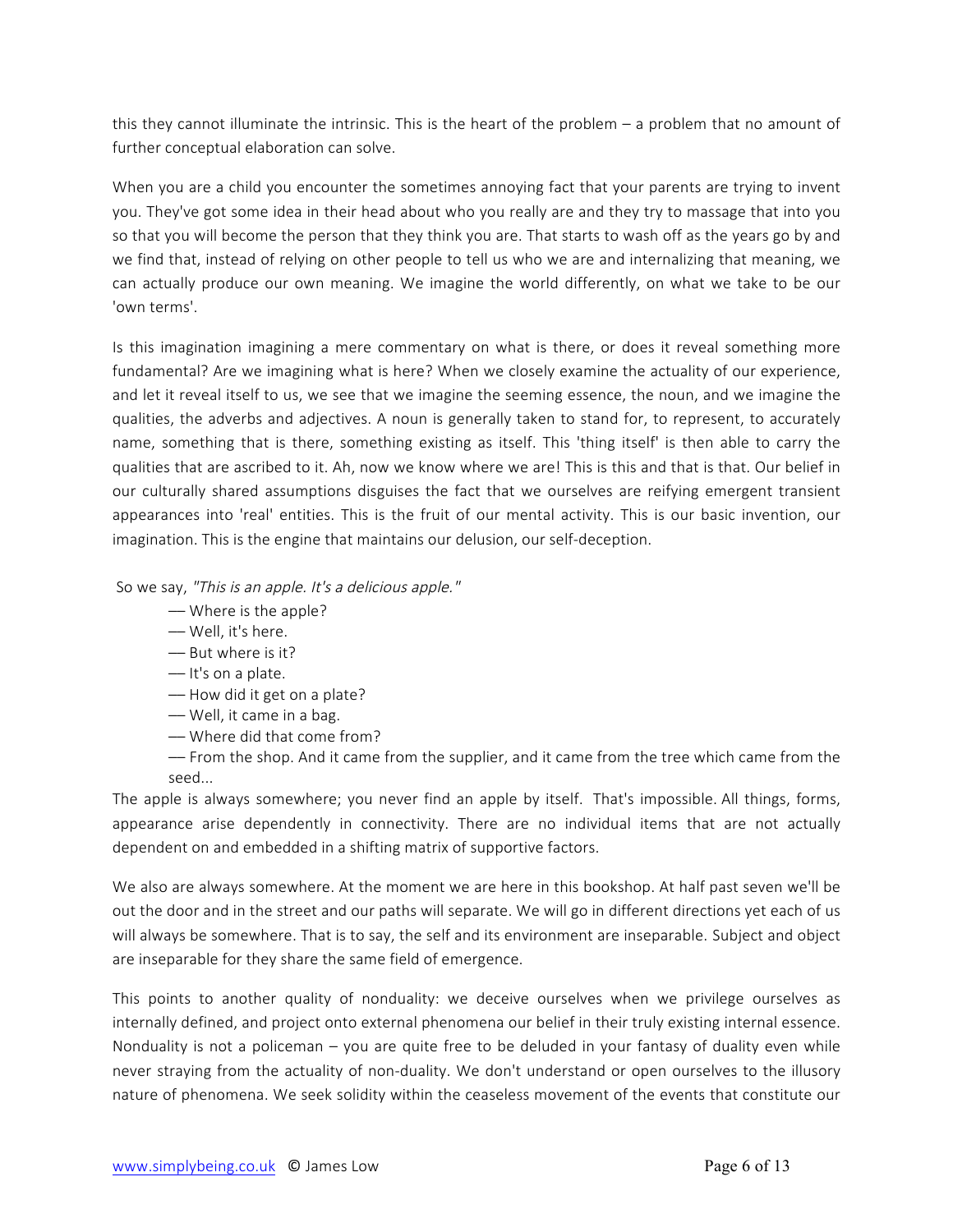world. The hoped for and imagined solidity is like earth; the actual flow of experience is like water. When we mix earth and water we get mud – and so we find ourselves stuck in the swamp of samsara.

The dream-like web that we occupy all the time is merely the play of our mind. If we can see the absence of inherent existence in ourselves and in all other phenomena then if we are present and grounded and centered in its unfolding we will find that we are intrinsically ethical and kind. With the sense of the absence of true substance in ourselves, we have a sense of the fragility of life. Life is not a thing, but patterns of energy which are very easily swayed and influenced by other patterns that are around. When we see that other people are like this too, we see that in fact all appearance is a patterning of energy, a moment in the infinity of connectivity. It's like the wind. When the wind, which is air, moves the air around, it too is moving in unfathomable ways. This might all feel a bit overwhelming. How on earth can I ever make sense of life if it is so unlike what I have always thought it was? How can I stay open to this incredible complexity of existence?

#### THE WORLD AS DYNAMIC MOVEMENT

Our world is movement, the ceaseless patterning of the five elements: earth, water, fire, wind and space. Once these elements start to become more apparent for us, we start to see the world as dynamic, as display appearing and vanishing in front of our eyes. Rather like a gentle breeze in the summer that blows across your cheek, "Oh!", and then it's gone. Each moment is like that — undeniably here, ungraspable, then gone. The patterning of appearance is neither random and chaotic nor fixed and immutable. The patterning of appearance can be of brief or long duration depending on circumstances. It is vital that we attend to the clarity of the pattern as it changes–this ephemeral ordering is coherent in its non-duality with the ever-open ground. If we are not awake to this non-duality we are likely to conflate appearance and concept. Then the name and concept we apply seems to establish the substance of what we encounter. For example, 'London' is a name, a basically empty sign which can be used to refer to millions of moments of our experience of living here. London is movement and name. There is no fixed definable 'London' to London. London is myriad rivulets of experience, shifting and turning for all who participate in 'it'. The gap between the enduring name and the actual flow is hidden by our own attachment to our reified London.

When we awaken to this we can continue to engage with all our familiar points of reference, our street, our friends, our shoes. They appear as they have always appeared, yet brighter and fresher as they are gradually relieved of the obscuring burden of all that we have projected onto them.

If we are going to participate in the luminous field of their unfolding, we have to loosen up. Our desire for control, instead of being a stabilizing and reassuring function, starts to appear problematic. Our need for predictability introduces an imputed true essence and reality into appearances, dulling us to their actuality. We want to build walls which define, 'I'm me in here, you are out there.' The ego works in just the same way as the economic system with an on-going tension between free trade and protectionism. I need you yet I want to be entirely autonomous, self-defining and true to myself. Living with this contradiction is painful. The exit from it is not to be found in isolationism. The other as potential is not the problem. The key issue is my own fixity, my tight sense of myself, my taking myself to be an enduring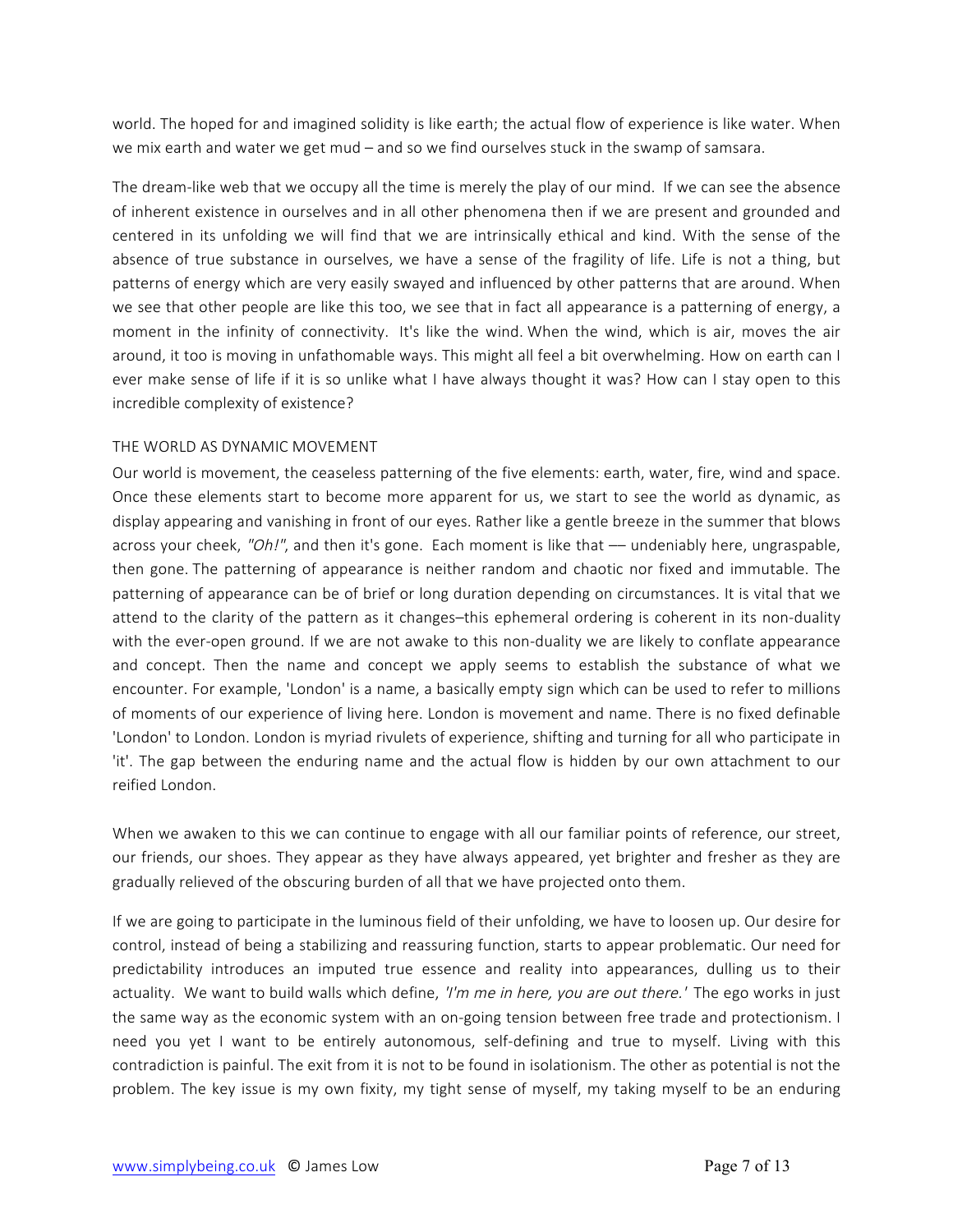knowable thing. Relaxing this allows the mind-forged manacles to fall off by themselves. We are part of the inclusive whole, the great mandala of universal enlightenment.

Our own body effortlessly shows us that we have to interact in order to stay alive. We breathe in and we breathe out. We eat and drink, we act and react. We are processes which are part of the general movement of processes, and yet we also want to have stability. When we are not able to find intrinsic stability, the unchanging ground, we seek to impose order and predictability. As a result we tend to become tight. We become anxious and worried that the world isn't the way we want it to be. This can easily lead to depression and frustration. When we do loosen up, perhaps using alcohol to help us relax control, we often end up being all over the place. We then have to tighten ourselves up again. In life we are often moving between too tight and too loose, pulsing between polarities.

The actual middle way, the grounded presence open to everything which is the true intrinsic basis for stability and ease, becomes hidden by our own mental activity. There's no god or demon doing this to us. We are not being punished. These are simply patterns. We are either aware of the ground of the patterning and abide in its intrinsic clarity, or we imagine internally defining essences in these patterns and thereby bind ourselves to the endless task of interpretation.

#### DZOGCHEN MEDITATION

The view already outlined points to the illusory nature of the limitations which seem to bind us. They have no power of their own- in fact we bind ourselves by imagining real separate entities. This unnecessary and unhelpful mental activity has come to seem both true and normal for us. Meditation in dzogchen is not another, even a special, activity of construction. It is simply to relax the fusion of being and doing so that our actual uncontrived identity is allowed to reveal itself. To meditate is to welcome ourselves back into the spaciousness of the presencing ground of our own being. With this openness of being we are not something as such: we are not being a banana as opposed to a pear; we are not being a man or a woman. We are 'being' in the sense of aliveness, the undeniability of the freshness of being here. Just being. Simply being. This pure presence is not resting on anything. It is inseparable from the infinite spaciousness which hosts everything and which reveals everything as its own ungraspable display. With the clarity of this direct experience unmediated by concepts, it is obvious that the more we cling to seemingly solid substances the more we are deluding ourselves.

The problem we have is our long history of grasping at entities, of building up pictures and stories about them. We learn it in our family, in school, we learn it in many settings. We have been encouraged to learn things and to use what we have learned in the way we have learned it, to pass exams, get certificates, and get a job. With a job we can now get money and with money we can get a holiday and feel successful, normal and happy.

Devoting ourselves to building up skills in patterning self and environment might seem like a pretty good way to live but it is quite exhausting. When you are young and healthy you can bop about; life is opening up, and there are so many new possibilities. So we try this, and then we try that, and accumulate memories and experiences –– yet perhaps we never really get anywhere. Year after year we are running and running and doing and making, but there's a hole in our bucket — life leaks away and so we have to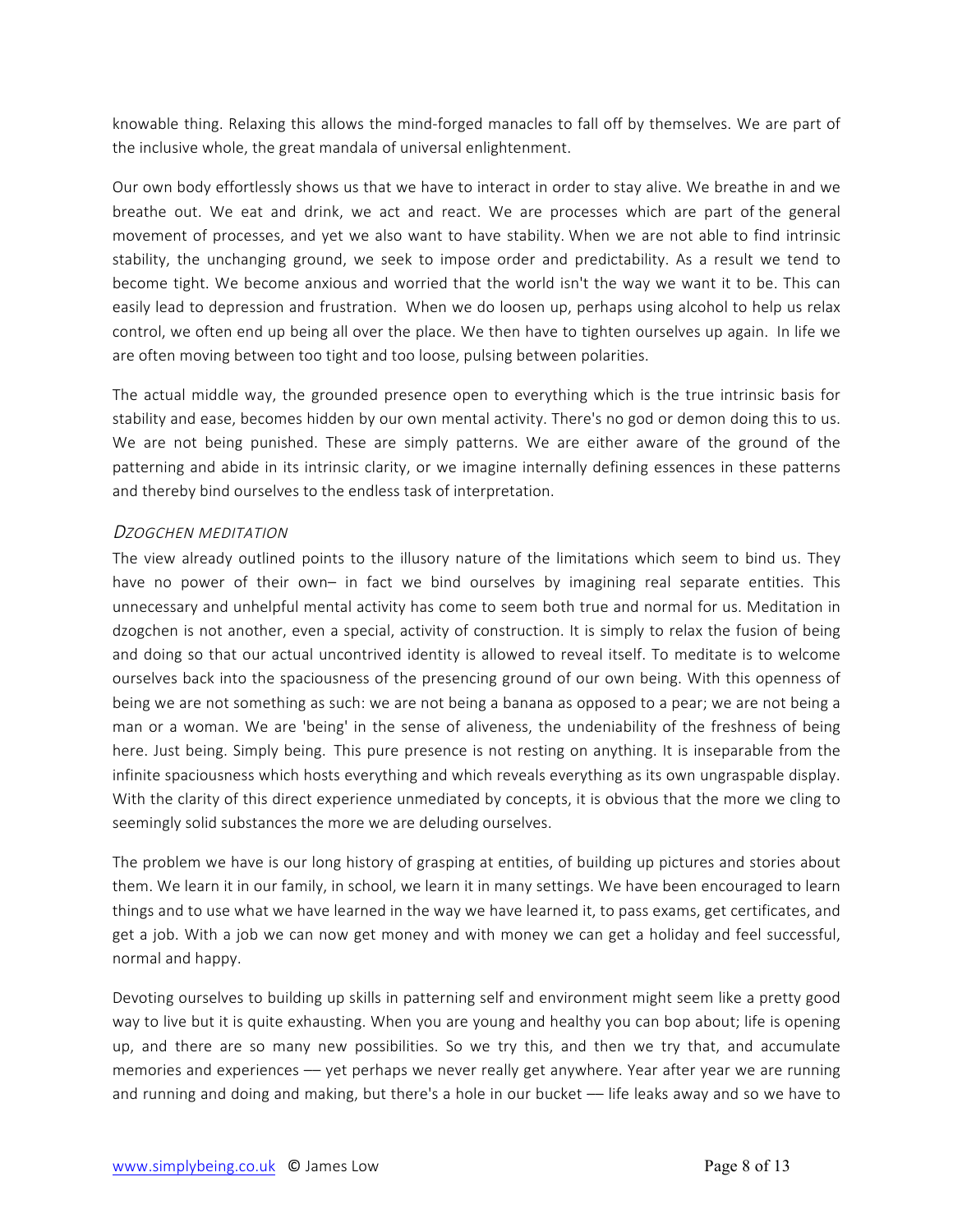keep filling up our sense of self, trying to shore it up with more fleeting experiences. Everything is transient, impermanent, so what can we actually find to hold on to? The ego wants to hang on to things and to get some security and it manages this impossible task by the magic of self-deception. By pretending that our abstract ideas are concrete realities we can, for a while, inhabit our own fantasies and reassure ourselves that we are fine and have found true value.

In dzogchen, to meditate is to ease oneself out of that dis-ease. Letting go of the over-aroused anxiety that says, "If I don't have something to hold on to I'm going to fall apart, fade away, be overwhelmed, or have a breakdown. I need these supports to be able to tell myself who I am." That is to say, "My selfnarrative is the defining mechanism, the factory that produces my identity. If that factory gets closed down, who will I be?" We can't imagine who we would be and what would be around us since we have always been relying on concepts to fill the space, to give us the tools for thinking about, for imagining, for creating. If we were to let go of that, there might be just space... "and then who would I be given that I have to be someone, something, somewhere?"

We would be present in open space as open space. This awareness is known in Sanskrit as *vidya*, and in Tibetan as *rigpa*. It is non-conceptual illumination whereby everything is revealed directly without interpretation. For example, when we leave here and go out into the street, the street is there. We can look at the buildings and notice how they often have the year that they were built carved in the stone. That gives us a history and a basis for constructing the story of the buildings, yet in terms of our actual immediate experience, it's all here fully formed in the moment of our experience. Everything is already instantly complete. It is as it is and is not made more complete by our commentary. What we add with our thoughts covers the actual rather than revealing it. The people are here, the cars are moving and the buses are going down the road –– each moment is always already complete in itself. Each moment is whole and arrives all at once. This is the clarity of the display of the potential of open awareness.

In meditation we release ourselves from our preoccupations and this effects a paradigm shift. Instead of thinking that I have to develop myself, accumulate more qualities, and build up more capacity to survive in this complicated world, the practice is simply to relax and open. Relax and open. Our wired-up hypervigilant ego doesn't like that message at all, because for the ego being on the job, checking things out, knowing what's what, is what keeps me safe. However, the more we enter into the practice, the more we see that there is a deep security and a deep safety in allowing the mind to run free. Like a stream coming down a steep mountain, it babbles along and then it comes to a waterfall and the water is just in free-fall.

When we sit in the practice the mind is in free-fall. We don't know what's going to happen. We don't need to know what's going to happen. So instead of worrying about what's coming, instead of looking behind us at what has just occurred in our mind, we stay present with each moment of experience as it arises now and now and now without arriving anywhere. We start to have a sense that linear progression is a story we tell ourself. Everything is happening in this moment and this moment is infinite, as is each and every moment. The intrinsic infinite stillness of each arising relieves us of the need to be in charge. Life is self-sorted just as it is. To be relaxed open spacious awareness is the basis for the hospitality we offer to all the diverse phenomena and situations that occur. When we taste the infinite presence of each moment and see its self-liberation our anxious ego-self can relax and merge back into its own open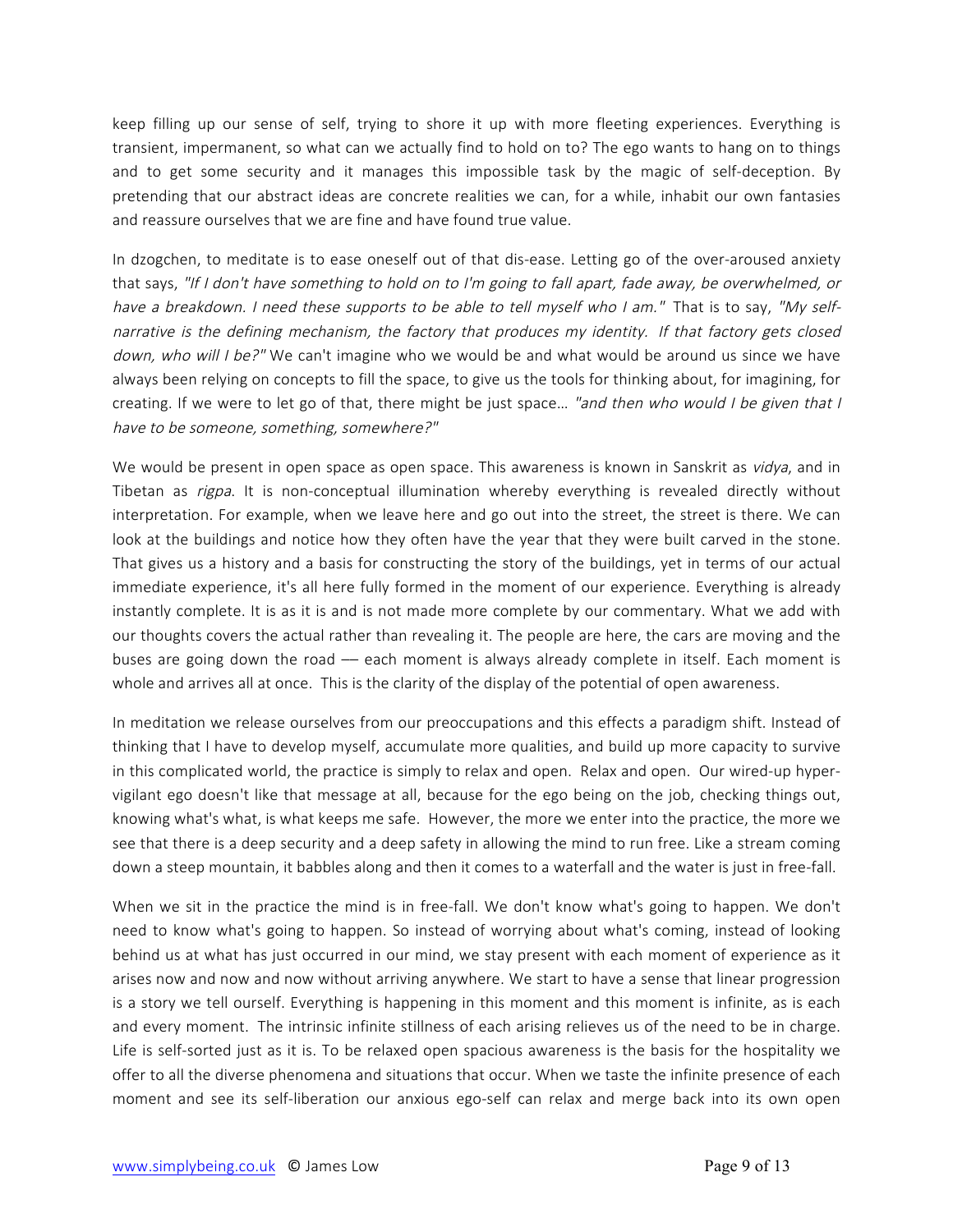ground. It has been lost and alienated for too long but now it has a chance to be back home where it has always been. The ego is not the enemy: it is who we are when we are not awake to who we are.

The more we settle into this practice the more we awaken to another aspect of 'the great completion' which is that every experience is already in the mind. There is just one ground, one source, one basis, and it is the luminous mind which is empty of self-substance. There is no other factory anywhere. There is no export-import. It's all immediately here. Staying present with this, there is the arising and passing of the rays of the radiance of one's own mind. These rays manifest as thoughts, feelings, sensations and all that arises for us through our senses. As long as we live in our imprisoning bubble of isolation these arisings are shuffled between fusional identification and disowning exclusion. Things are not actually what we ordinarily take them to be and nor are we. Yet, without them having to be changed in the patterning of their arising appearance, their ungraspable luminosity is revealed simply by our non-interference. In order to open to the direct revelation of how it is we need to relax out of effortful habitual identifying with the subjective aspects of the emergent field. What I take to be 'I, me, myself', is not basic or central but is in fact a veil of dark radiance obscuring the bright radiant openness of 'my own mind'.

In this context to say 'my own mind' is not the same as saying 'my own watch' or 'my own shoes'. Normally when we say something is one's own, it's a possession, it's something we have. We have books, or money, or a partner… We situate ourselves in relation to that possession. But when we say 'my mind', or 'my own mind' or 'the radiance of my mind' this is not revealed through appropriation, not through grasping and building up an image of it. It is directly revealed by and as participation in the ceaseless unfolding.

Awareness is free of ownership. That is to say, what we take to be our personal self is actually impersonal, for it has no individualized, isolated seal of identity and self-definition. Yet, paradoxically, the impersonal ground manifests as the unique specificity of each of us here. We each have our own postures, gestures, vocabulary that we use, and so on. We are only ourselves and nobody else, and yet the ground of 'our' being doesn't belong to us.

So there is an inversion here. Instead of starting with ourself and moving out from there, instead of checking out where we are and what's going on by relying on conceptual interpretation, by relaxing into the open ground, we find that we are revealed to ourself in mode after mode after mode. These modes, the unfolding of the potential of the mind, are not created by egoic intentionally. I am not the maker or manufacturer of 'my experience'.

For example, if you go and have a drink with a friend after this talk, you'll sit down and start chatting. Before you arrive in the café you may have no idea of what you are going to say. Even if you have something in the back of your mind that you want to talk about, you can have no idea of the order that the conversation will unfold in. When you are actually sitting with your friend and you see their face, you have a sense of whether they are available to listen or not. Maybe you have already been talking too long; maybe they look like they want to talk and for you to listen. You are part of a moving field of pulsation, and you have to be present and attentive if you're going to stay with the rhythm of this unfolding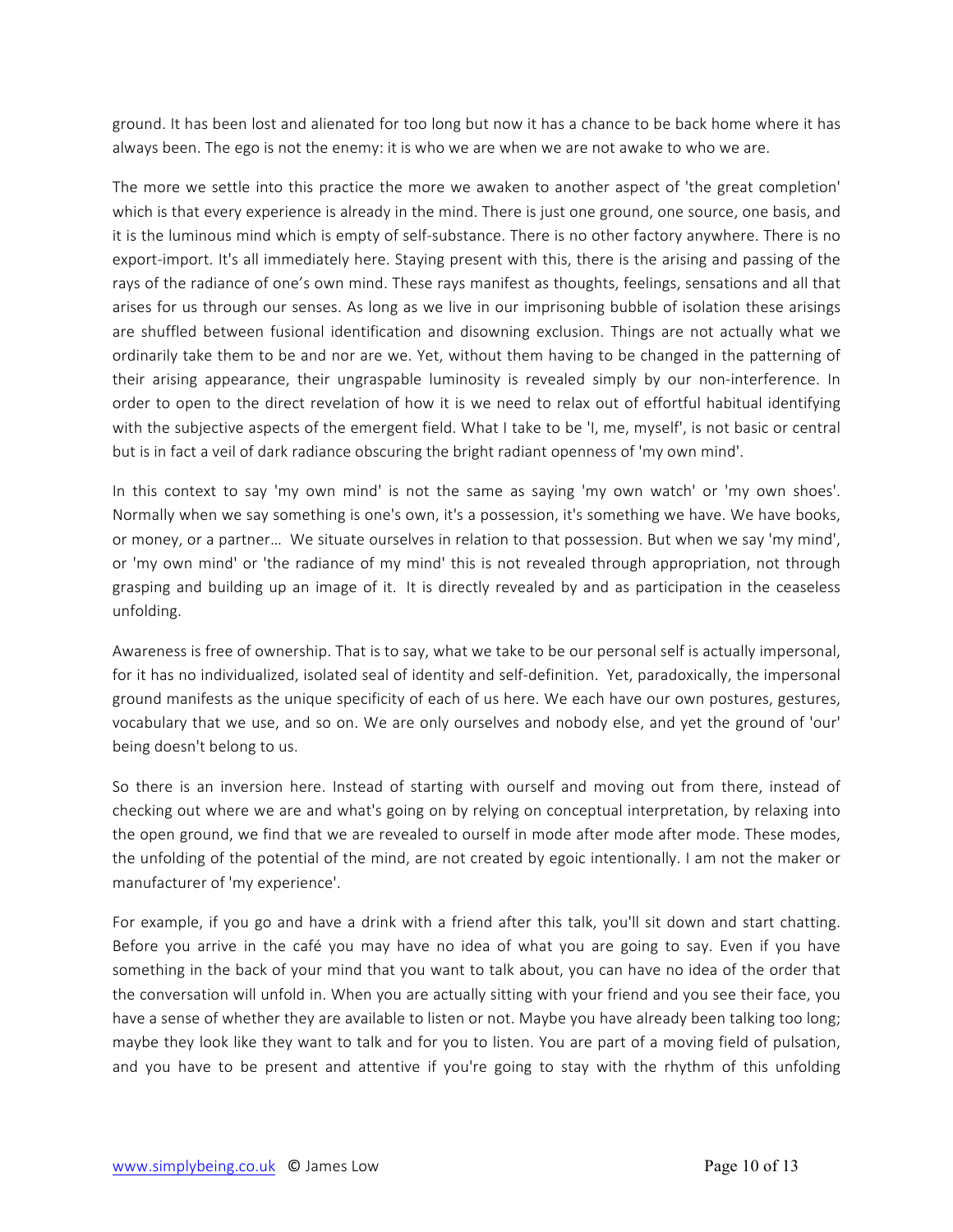pulsation. Being preoccupied with your own thoughts and feelings will mess up your connectivity and timing. You'll miss the beat, coming in too fast or too slow.

A conversation is a co-creation. Subject and object are not two separated domains. They are actually like two wings of a bird. They are pulsing all the time together. You can't have a subject without an object. You can't have an object without a subject. Both subject and object are the movement of the energy of the mind – which both is and is not 'my' mind.

At this time of year we see flowers in bloom everywhere; they grow from bulbs or roots. What we see is the flower above the ground yet without the bulb, or the root, they would not be blossoming. We are like the flower: the root of our being is under the ground. That is to say, it is invisible to us. What is visible are the patternings of interactive experience. On and on and on, moment by moment, something is happening. We're happy, we're sad, we want more of this, we want less of that… We are pulsatory, and everyone around us is pulsatory. We are dynamic movement emerging from the open, empty ground.

Stay relaxed and open in everyday life and let life live through you. Everything we do is movement. We get up, clean our teeth, have a pee, make a coffee, rush to get to work. We go in to work. What do we do? We open the door, go into the foyer, maybe climb some stairs, sit down at a desk, look up emails, talk to a colleague, plan a meeting or whatever our work involves. Maybe you are a scaffolder and are doing something very physical. From morning to night all is movement. The body is always moving, moving in interaction.

We can formulate the story of our lives to ourselves as 'I am doing this. This is how I spend my days.' We can have a self-referential modality of the discourse, whereby we tell ourselves that 'I am whoever I tell myself I am.' Since I can tell endless stories there is never going to be an end to this. Then we live in an allembracing fog of memories, thoughts, plans. Yet invisibly and non-dually the ever-open ground manifests and pervades each and every possible experience. The fog arises from the ground. The ground is open. It gives rise to clarity and to obscuration. Clarity is present as the intrinsic self-illumination of the ground, the ground revealing itself through the display of appearance -- yet it is never an object to be apprehended. The fog which arises is how radiance appears when it is grasped at as being something. This appearance is a revelation of the actual yet it does not directly reveal the actual. It is a deluding imagining of reified substantiality. Although it seems substantial, when we pay attention to it without being captivated by it we see that it is like a dream or sometimes a nightmare – a seemingly real captivating play of illusion. Once this unreality is attended to it becomes an invitation to ease ourselves out of seriousness and self-importance since in fact there is no true difference between the actually open and the seemingly substantial.

The more we relax, the more we are able to move in the world intuitively, with less planning and more connectivity. Why? Because we are allowing the world to show us how to be. We find that the fresh openness of the ground of being opens endless, endless, endless possibilities of participation. We find that we manifest imaginally in a world of imagination free of reification and that illusion is the play of the clarity of the empty mind.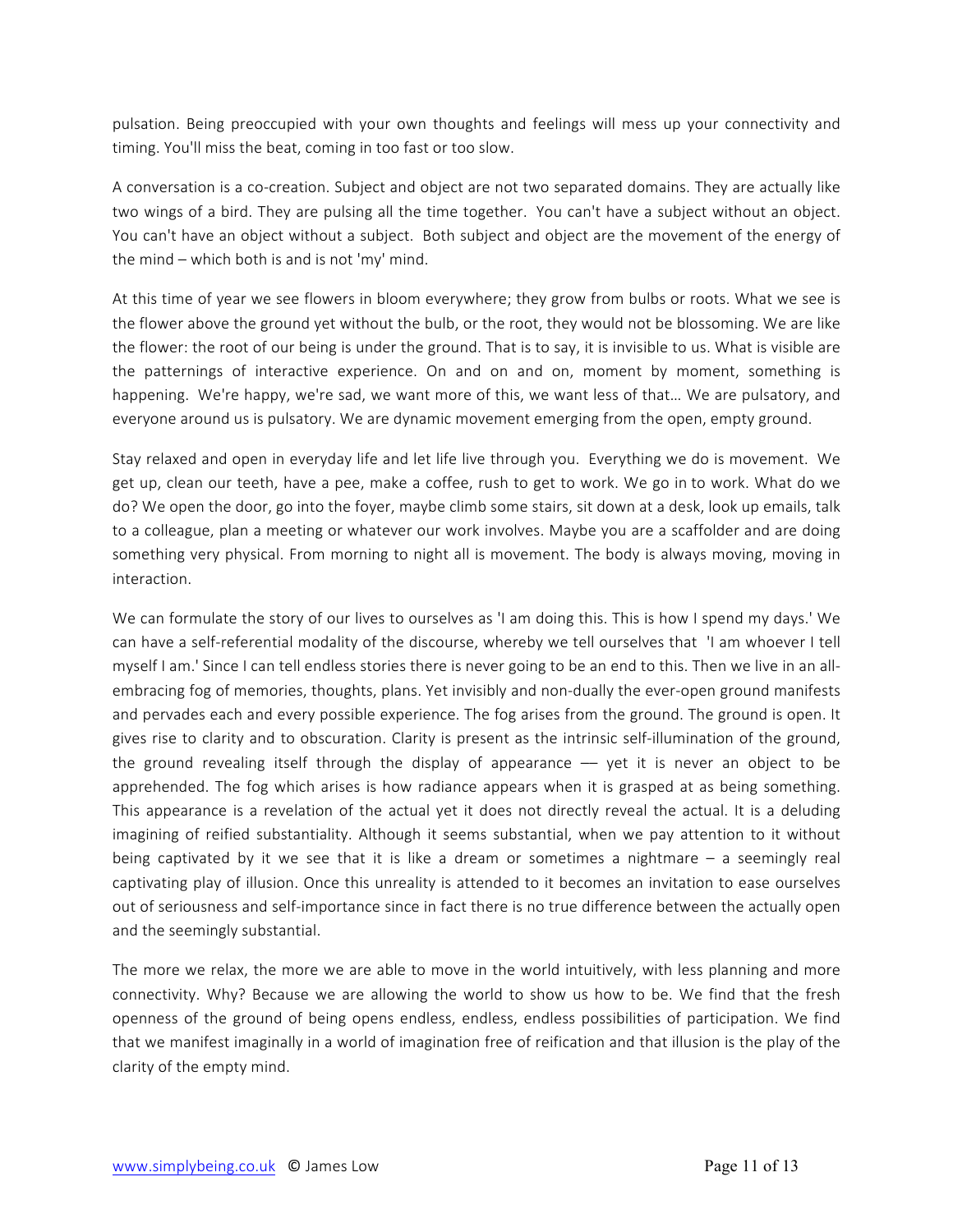The result is that we experience much less hassle. Life gets easier. And when life gets easier, we're not so preoccupied. If we are less preoccupied, we find more space to be available, to be receptive. Because we are less attached to agendas we can now be more responsive to the unique specificity of the different people we meet.

In this way, we have the union of wisdom and kindness, wherein wisdom is seeing the empty open ground which frees us from the delusion of grasping, and kindness is to stay in relatedness, allowing our life to be co-emergent as we participate with others. Rather than having a dictator mentality, whereby we outline our master plan and then try to impose it on the world, we find ourself being fulfilled through life as is. However life is, it is just this, as it is, moment by moment.

Emptiness, unborn emptiness, present from the very beginning, the womb of the great mother, is the openness within which all the possible patterns of manifestation occur. When we free ourselves from trying to ring-fence certain aspects as 'me' and separate off other aspects as 'other', we have real communality and commity. Where there's a common ground you have a concern for the commonweal, the common good.

As we become less isolated, instead of dividing, splitting and projecting, we awaken to integration. Actually, it's not that we have to integrate any-thing, because everything is always already integrated, integral as integrity. What the non-activity of meditation practice does is avoid dis-integration. It is the movement of our mind that is separating and dividing and privileging one thing over another.

Relaxing and allowing things to happen doesn't lead to madness; we are not left with chaos. Rather more clarity shines forth. Then we start to see, 'I'm already on the inside.' All our lonely striving and anxiety about how we are doing just fades away like morning mist. Here we are, and it's okay; we're part of the flow, however it is.

Dzogchen indicates that we are not a thing. We are a ripple in the ocean of revelation. The issue is how to stay present in the moment of experience. At first it is helpful to observe how we sabotage this freshness and full aliveness by going into daydreams, self-criticism, fantasies of compensating for difficulties in life and so on. We start to notice our tendency to go into a realm of mental construction rather than staying with the openness of the senses.

The dzogchen tradition talks about meditating 'sky to sky.' The world is like an open sky and moving in this sky are many different clouds and rainbows arising as the seemingly 'outer' events that occur, houses, dogs and so on. What we take to be 'my mind' is also like the sky, wide-open and full of clouds and rainbows arising as all the seemingly 'inner' factors of thoughts, feelings, memories and so on. The more we relax and allow these open spaces to be contiguous, to be in contact, and in fact to be without separation, the clouds and the rainbows are revealed as having an equal taste, the taste of the empty radiance of the mind. Then we are not happy happy happy when we see a rainbow, and sad, sad, sad when it's raining. Both arise and pass without leaving a trace. We become the hospitable space which is close to, and inseparable from, the experience of everything. Instead of being endlessly condemned to select what I like and to avoid what I don't like, which is a very exhausting busy-ness, we find ourselves present with the richness of life.